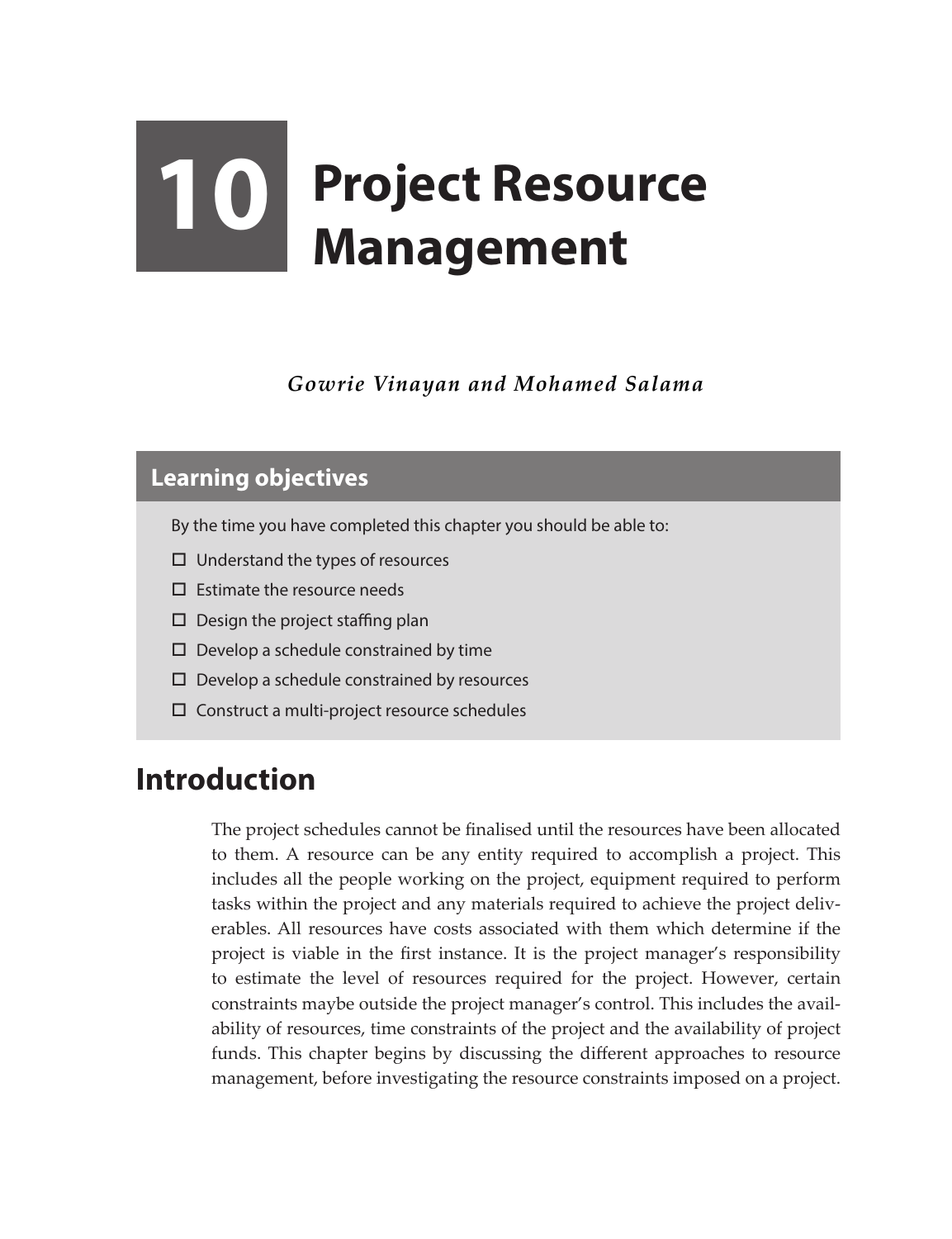## **10.1 Types of required resources**

Project resource scheduling involves determining the type of resource required for each work package, in terms of people, equipment and material; determining the quantity of resources required for each work package; and identifying when utilisation of each resource is required. Project resource scheduling must therefore be closely co-coordinated with project cost estimating.

When preparing a schedule, we generally make a mistake by assuming that all resources will be available when required, that there is an unlimited supply of resources and that the required resources are affordable. In reality, resources are limited in supply and availability. A particular problem for project managers is the need for specialist resources. These tend to be scarce, expensive and availability rarely coincides with the preferred schedule. When faced with the challenges and constraints of scheduling resources, it may be necessary to schedule activities not at the earliest start date, but rather at a time that suits the availability of resources or the maximises efficiency of resource usage. Otherwise projects may fail to achieve the project deadline schedule, as illustrated in the following example:

#### **Example 10.1**

Consider the example of three friends planning a huge party to celebrate their graduation and award of degree. With all three resources available to work on the project, the earliest day the party can occur will be day 3, as shown in figure 10.1.



**Figure 10.1:** Three available resources

Now let us assume that one of the friends decide to have an alternative arrangement for his celebrations. This would result in only two available resources and the completion date of the party extending to four days.